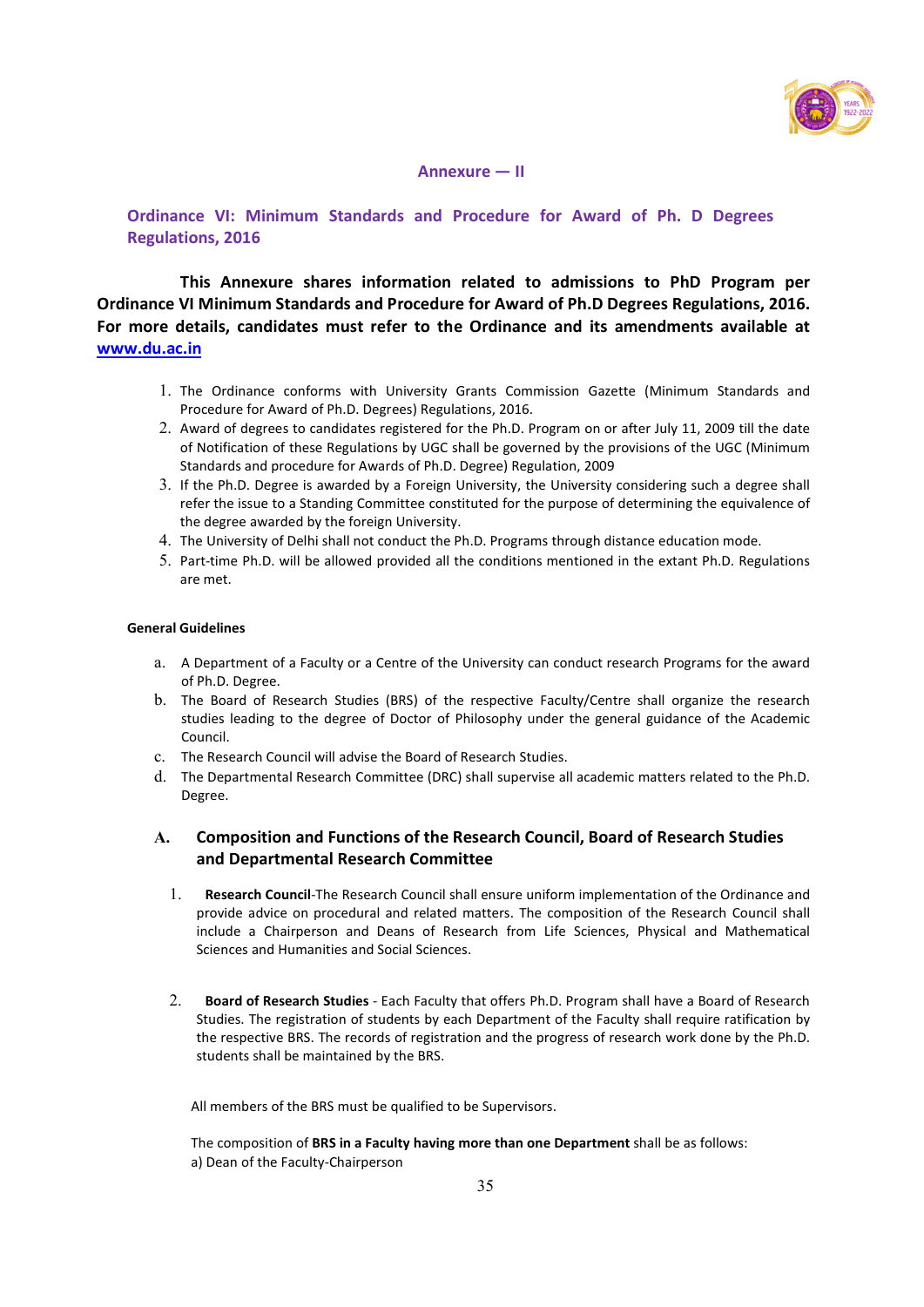

b) One Professor (a nominee of the Vice Chancellor) c) Heads of all Departments under the Faculty

d) One Professor from each Department

- e) One Associate Professor from each Department
- f) One Assistant Professor from each Department

g) One Associate Professor from each subject amongst teachers from colleges, if applicable.

The selection under category(c),(d), (e), (f) and (g) above shall be by rotation as per seniority.

The composition of the BRS for a single Department based faculty shall be as follows:

a) Dean of the Faculty / Chairperson

b) One Professor (nominated by the Vice-Chancellor from an allied Department) c) Three Professors d) Two Associate Professors e) Two Assistant Professors f) One Associate Professor amongst teachers from colleges, if applicable

The selection under category (c), (d), (e) and (f) above shall be by rotation as per seniority.

The composition of BRS for the Faculty of Medical Sciences shall be as follows:

- a) Dean of the Faculty-Chairperson
- b) One Professor (nominee of the Vice-Chancellor)
- c) All University appointed Heads of the Department under Faculty of Medical Sciences.
- d) All Heads of the Institutions/Colleges affiliated to the University for Ph.D. Program.
- e) One senior-most Associate Professor nominated from each of the teaching Institutions (LHMC,
- MAMC, UCMS, VPCI & IHBAS).
- f) One Assistant Professor by rotation as per seniority.

The composition of BRS for the Faculty of Technology shall be as follows:

- a) Dean of the Faculty-Chairperson
- b) One Professor (nominee of the Vice Chancellor)
- c) All Heads of the Department
- d) One Professor from each Department
- e) One Associate Professor from each Department
- f) One Assistant Professor from each Department
- g) Dean, Post Graduate Studies
- 3. Departmental Research Committee- Each Department and Centre offering Ph.D. Program shall have a Departmental Research Committee (DRC). All members of the DRC must be qualified to be Supervisors. The Dean of the respective faculty will approve the Committee.

The DRC of Department/Centre shall comprise the following:

- a) Head of the Department/Director-Chairperson
- b) One Professor (nominee of the Vice-Chancellor)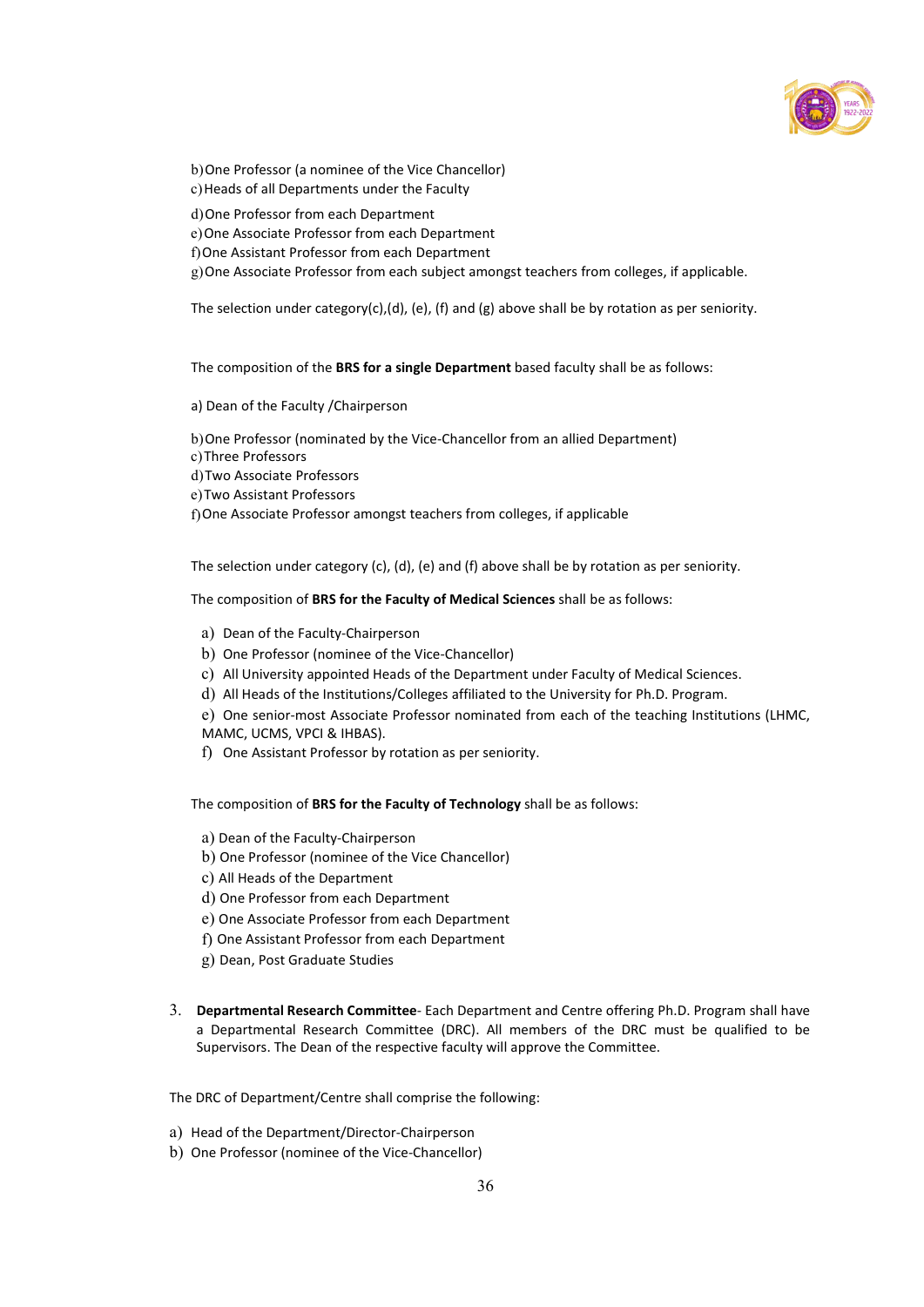

- c) Four Professors in the Department
- d) Two Associate Professors
- e) Two Assistant Professors
- f) One Associate Professor and One Assistant Professor from the colleges, except for those Departments that do not have an undergraduate Program in the respective discipline.
- $g$ ) Immediate past Head of the Department/Director, if not superannuated.

The members in category (c), (d), (e) and (f) above shall be chosen by rotation as per seniority.

The composition of DRC for the Faculty of Medical Sciences shall be as follows:

- a) Head of the Department-Chairperson
- b) One Professor (a nominee of the Vice-Chancellor)
- c) Four Professors from the Department
- d) Two Associate Professors
- e) Two Assistant Professors

The selection under category c), d) and e) shall be by rotation as per seniority.

The composition of DRC for the Faculty of Technology shall be as follows:

- a) Head of the Department-Chairperson
- b) One Professor (a nominee of the Vice-Chancellor)
- c) Four Professors
- d) Two Associate Professors
- e) Two Assistant Professors

The selection under category c) to e) shall be by rotation as per seniority.

Where Departments have strength of less than ten teachers, all members, who are eligible to be Supervisors, will be members of the Departmental Research Committee.

The term of membership of all members of BRS and DRC, other than ex-officio members will be for a period of two years. Unless otherwise provided, one-third of the members of the BRS and DRC, respectively shall form the quorum.

The meetings of the DRC and the BRS may be held at least once every three months. It may be held earlier, depending on the urgency of individual cases.

## **B. Procedure for Admission**

- 1. As per UGC Regulations 2016, the University shall admit Ph.D. students through an Entrance Test conducted at the level of the University. The University may decide separate terms and conditions for those students who qualify UGC-NET (including JRF)/UGC-CSIR NET (including JRF)/GATE/teacher fellowship holder or have passed M. Phil. Program.
- 2. Candidates will be admitted in a two-stage process through (i) an Entrance Test (to be held once a year, a common entrance test for Ph.D. Program) and (ii) an interview that may be held twice in a year and more number of times, if required.
- 3. As per UGC Regulations 2016, the University will decide on an annual basis through the academic bodies, a predetermined and manageable number of Ph.D. scholars to be admitted depending on the number of available Research Supervisors and other academic and physical facilities available,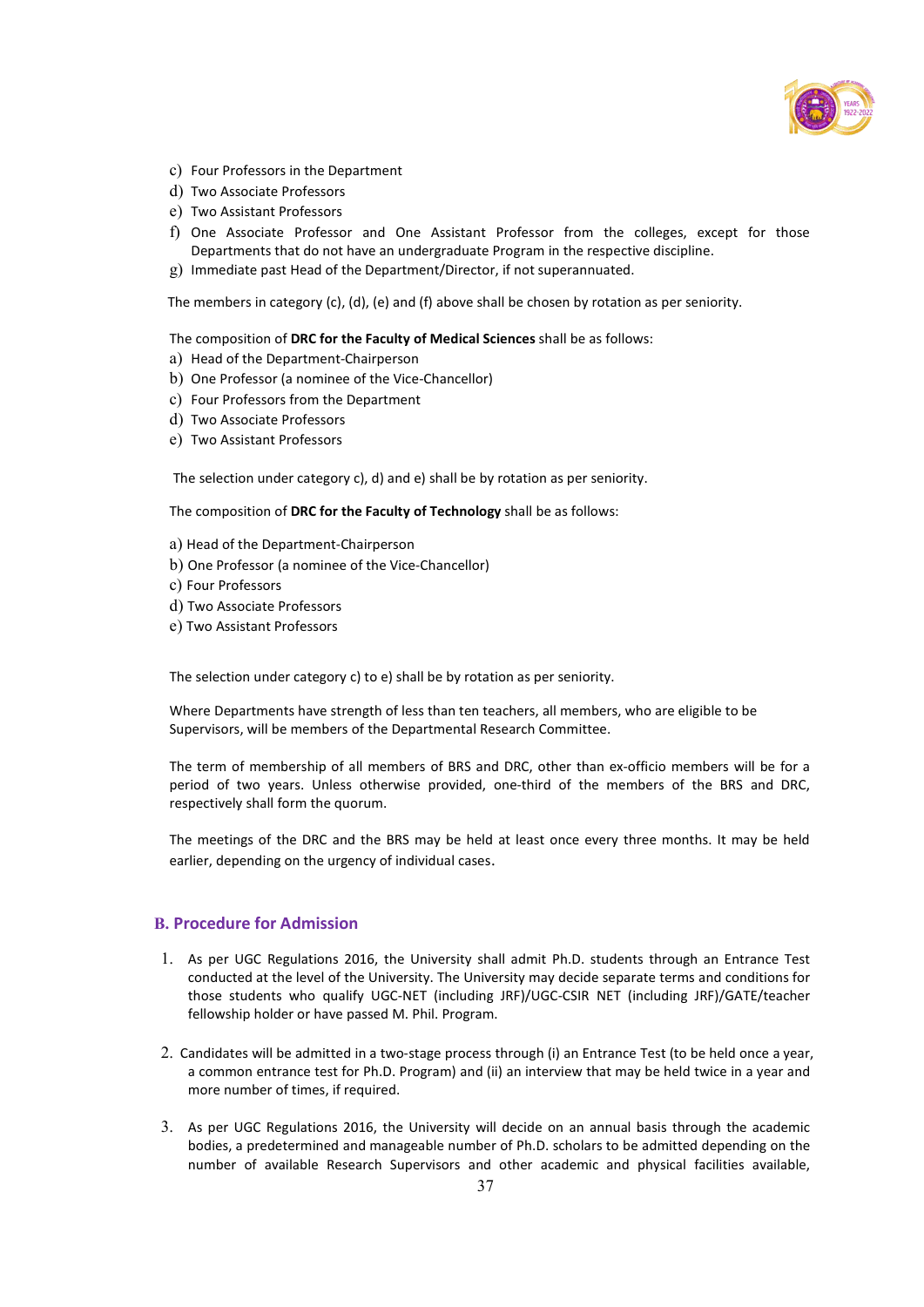

keeping in mind the norms regarding the scholar- teacher ratio, laboratory, library and such other facilities.

- 4. As per UGC Regulations 2016, the University shall notify well in advance on its website and through advertisement in at least two (2) national newspapers, of which at least one (1) shall be in the regional language, the number of seats for admission, subject/discipline-wise distribution of available seats, criteria for admission, procedure for admission, examination centre (s) where entrance test(s) shall be conducted and all other relevant information for the benefit of the candidates.
- 5. The Departments will accordingly decide on an annual basis through DRC/BRS, a predetermined and manageable number of Ph.D. scholars to be admitted, and will notify well in advance on its Departmental website and through advertisement, the number of seats for admission, subject/discipline-wise distribution of available seats, criteria for admission, procedure for admission, syllabus for written test, Examination Centre(s) where entrance test(s) shall be conducted, selection criteria during interview and all other relevant information for the benefit of the candidates.
- 6. The Head of the Department shall consult the faculty members and college teachers, who are recognized to be Supervisor as per UGC Regulation 2016, regarding the number of vacant seats available with each member in that academic year. Each prospective Supervisor may decide on the number of seats that he/she may like to fill in a particular year, within his/her maximum permissible strength and inform the Head of Department accordingly.
- 7. Eligible College teachers will send their willingness to supervise Ph.D. students along with Curriculum Vitae and list of publications to the Head. The Head will ensure that information from the Department faculty and college teachers in this regard is available before the announcement of vacant seats.
- 8. In case of Departments that want to hold the interviews twice or more number of times in a year, they can notify their vacant seats at least 15 days before the schedule of interviews.
- 9. No research scholar registered for the Ph.D. Program shall be permitted to undertake any other fulltime Program during the pendency of the Ph.D. Program.
- $10$ . The admission to Ph.D. Program will be according to the National Level Reservation Policy, as applicable from time to time, based on intake in a given academic year.

### C. Eligibility Criteria

### C-1 Common Eligibility Criteria for Ph.D.

- 1. Master's degree or a professional degree (M. Tech./LL.M./M.D./M.S. degree) in the same or allied subjects, declared equivalent to the Master's degree by the corresponding statutory regulatory body, with at least 55% marks in aggregate (or its equivalent grade 'B' in the UGC 7-point scale or an equivalent grade in a point scale wherever grading system is followed) or an equivalent degree from a foreign educational Institution accredited by an Assessment and Accreditation Agency which is approved, recognized or authorized by an authority, established or incorporated under a law in its home country or any other statutory authority in that country for the purpose of assessing, accrediting or assuring quality and standards of educational institutions.
- 2. A relaxation of 5% of marks, from 55% to 50%, or an equivalent relaxation of grade, may be allowed for those belonging to SC/ST/OBC (non-creamy layer)/differently-abled and other categories of candidates as per the decision of the University Grants Commission from time to time, or for those who obtained their Master's degree prior to 19 September, 1991. The eligibility marks of 55% (or an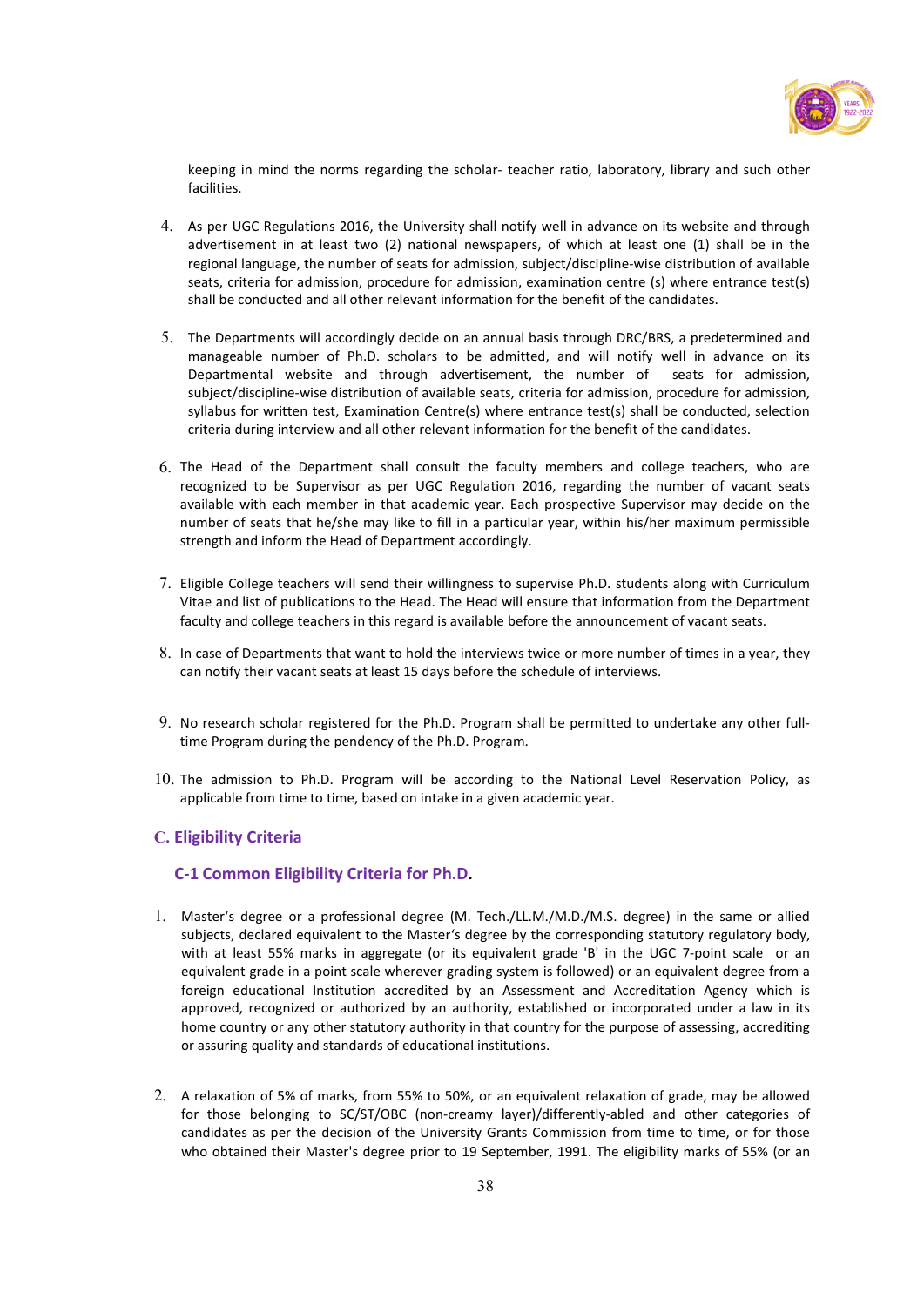

equivalent grade in a point scale wherever grading system is followed) and the relaxation of 5% to the categories mentioned above are permissible based only on the qualifying marks without including the grace mark procedures.

- 3. Candidates with Masters or equivalent degree must appear in a written entrance exam conducted by the University in order to be eligible for interview. Based on the performance in the written test, which is the qualifying exam, the shortlisted candidates shall appear for an interview.
- 4. Candidates who have qualified UGC-NET (including JRF)/ UGC-CSIR NET (including JRF)/ DBT-JRF, ICMR-JRF, DST-INSPIRE or equivalent national level examination/fellowship (as identified by DRC)/GATE/teacher fellowship holder may directly appear for interview.
- 5. Teachers, who are in service in the University of Delhi, may directly appear for interview.
- 6. Candidates holding Junior Research Fellowships or equivalent research positions in projects, satisfying the minimum eligibility conditions (subject to selection by duly constituted committee as per the University norms for research projects) may also appear directly for interview.
- 7. Scientists/professionals working at R&D institutes of the Government of India/State Government and with whom the University has signed a Memorandum of Understanding may directly appear for interview subject to fulfilling minimum eligibility criteria.
- 8. The allied subjects for admission to Ph.D. Program in a particular Department shall be decided by the DRC of the respective Department in consultation with faculty members who have advertised for vacancies, based on their specific requirements. The list of allied subjects duly approved by the DRC may be submitted to the respective BRS for approval, after which it may be displayed on the website of the Department.
- 9. No candidate shall be eligible to register for the Ph.D. Program if he/she is already registered for any full-time Program of study in any University/Institution.
- 10. Foreign nationals fulfilling the eligibility criteria may be registered for Ph.D. over and above the maximum admissible strength. However, at any given time, the total number of foreign students shall not exceed 10% of the total admissible strength of the Department. Foreign nationals must provide evidence of language competence suited to the Department they wish to join.
- $11.$  Foreign nationals are exempted from entrance test and interview. They may be admitted based on their research proposal, subject to fulfilling the minimum eligibility criteria. The decision regarding the same rests with the DRC subject to approval from BRS for the Ph.D. Program.

### C-2 Categories for admission to Ph.D. Program other than mentioned in C-1

- 1. Candidates who have been awarded or are pursuing M.Phil. Program under the following categories may directly appear for interview:
	- a. Candidates who have cleared the M.Phil. coursework with at least 55% marks in aggregate (or its equivalent grade 'B' in the UGC 7-point scale or an equivalent grade in a point scale wherever grading system is followed) and have successfully completed the M.Phil. Degree with at least 55% marks shall be eligible for appearing directly for interview. A relaxation of 5% of marks, from 55% to 50%, or an equivalent relaxation of grade, may be allowed for those belonging to SC/ST/OBC(noncreamy layer)/differently-abled.
	- b. Candidates who have cleared coursework of M. Phil. from University of Delhi with at least 55%